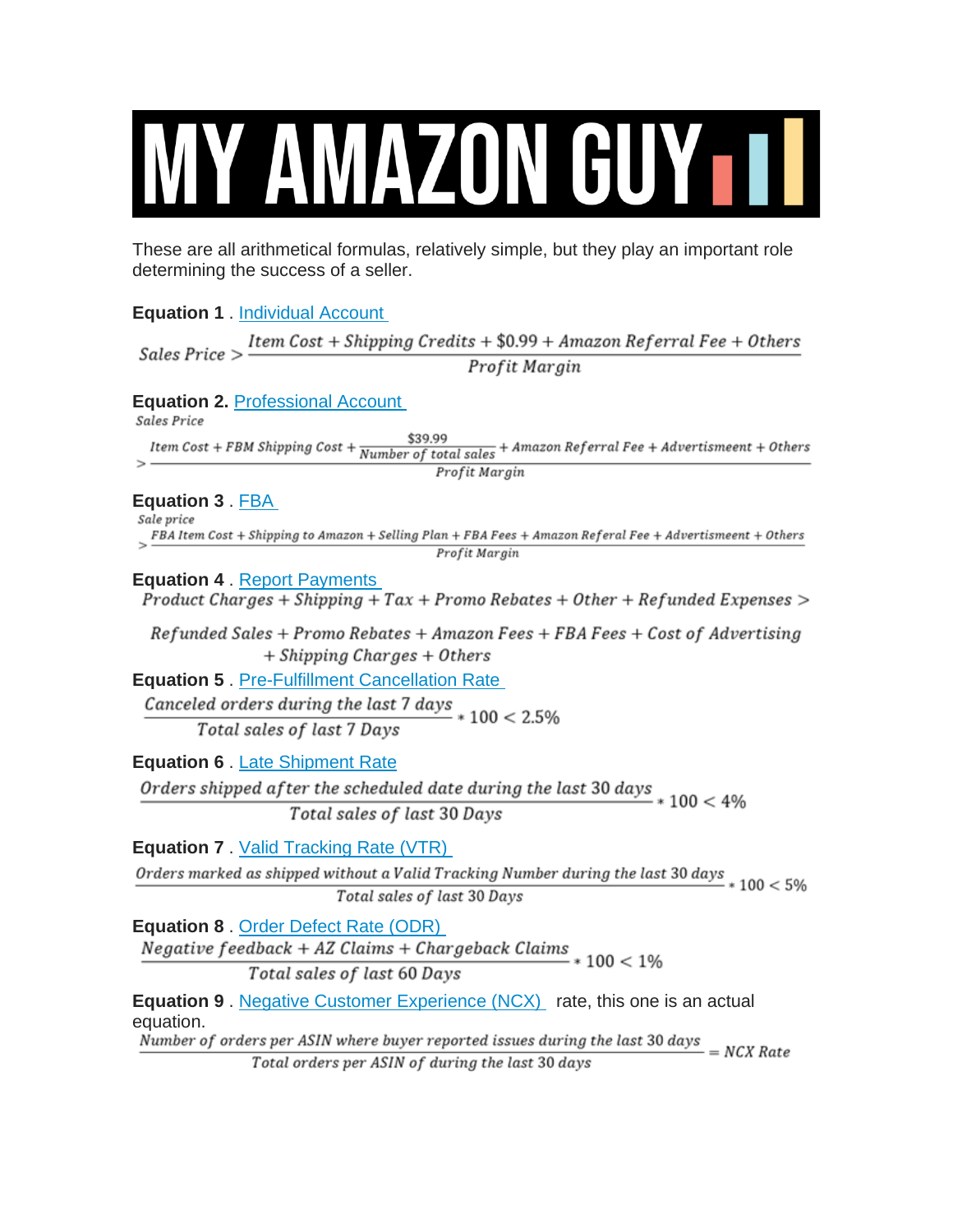**Equation 10** . Sell Through Rate

Total FBA units sold during the last 90days Sell Through Rate  $=\frac{Total \, FBA \, units \, sold \, during \, the \, last \, 90 \, days}{Average \, number \, of \, FBA \, units \, in \, stock \, during \, the \, last \, 90 \, days}$ 

**a) FBM Minimum profitable Sales Price for individual and professional** 

**accounts** . The first three (in)equations determine the Sale Price at which products should be offered. They share many common variables, though some are exclusive for each equation.

| <b>Equation 1</b> . Individual Account                                                                                       |  |
|------------------------------------------------------------------------------------------------------------------------------|--|
| $Item \ Cost + Shipping \ Credits + \$0.99 + Amazon \ Ref. [See + Others]$<br>Sales Price $>$ -                              |  |
| Profit Margin                                                                                                                |  |
| <b>Equation 2. Professional Account</b>                                                                                      |  |
| Sales Price                                                                                                                  |  |
| <i>Item Cost + FBM Shipping Cost +</i> $\frac{$39.99}{Number~of~total~sales}$ + Amazon Referral Fee + Advertismeent + Others |  |
| Profit Margin                                                                                                                |  |
| <b>Equation 3. FBA</b>                                                                                                       |  |
| Sale price                                                                                                                   |  |
| FBA Item Cost + Shipping to Amazon + Selling Plan + FBA Fees + Amazon Referal Fee + Advertismeent + Others                   |  |
| Profit Margin                                                                                                                |  |

*Item Cost* : common to Individual and Professional Accounts Selling FBM. It is the cost of the item in the location from which is being fulfilled, including additional packaging, shipping label, etc.

[Shipping Credits:](https://sellercentral.amazon.com/gp/help/help.html?itemID=201051980) applies only to individual plan FBM. Shipping Credits may not cover the actual cost of shipping, it is up to the sellers to determine if they are undercharging for shipping. As a general rule (though not axiomatic) it's very difficult to sell items in the Individual Plan for under \$10. It also probably isn't worth the hassle, as sellers in the Individual Plans are expected to sell fewer than 40 units/month. Amazon is a complex platform that (in most cases) costs more to operate than the profit that \$400 (total sales)/month represents.

\$0.99: the per unit cost of the individual plan.

*FBM Shipping Cost* : applies only to professional plan. For many items the *Shipping Cost* will represent more than 20% of the *Sales Price* . Depending on the [shipping template]

[\(https://sellercentral.amazon.com/gp/help/help.html?itemID=G201834090&language=e](https://sellercentral.amazon.com/gp/help/help.html?itemID=G201834090&language=en_US) n US 3), the customer can see:

Free Shipping: the *Shipping Cost* is included in the *Sales Price* and it is not directly shown to the buyer. The cost of the shipping is determined by the carrier. Shipping can be bought through Amazon or outside of Amazon.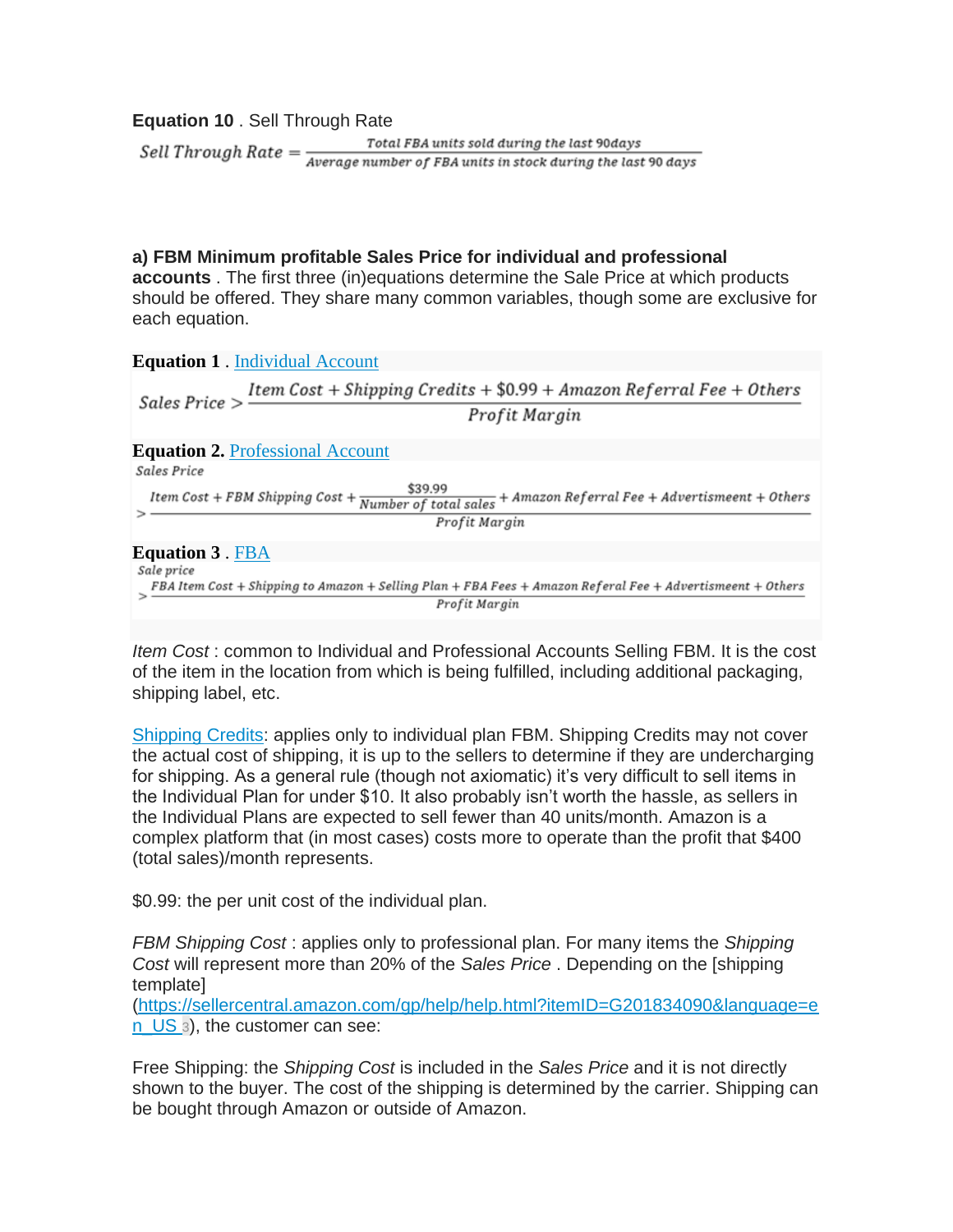Customer pays for shipping: either a fixed amount or a variable amount per weight. If this is the case, then value of *Shipping Cost* in the equation 2 changes to

Shipping  $Cost = Actual$  Shipping  $Cost - Amount$  Paid by Customer

If the *Actual Shipping Cost* , determined by the carrier and charged to the order, is bigger than the *Amount Paid by Customer* , the *Shipping Cost* will be a "positive" value, meaning that the actual *Sales Price* needs to increase for the seller to turn a profit. If the *Actual Shipping Cost* is smaller than the *Amount Paid by Customer,* the *Shipping Cost* will be "negative", meaning that the *Sales Price* does not have to compensate for loses in the *Shipping Costs* .

*\$39.99/(number of total sales)* : applies only for professional plan. The per unit cost of the Professional Plan.

*[Amazon Referral Fee](https://sellercentral.amazon.com/gp/help/GTG4BAWSY39Z98Z3)* [4](https://sellercentral.amazon.com/gp/help/GTG4BAWSY39Z98Z3), applies to individual, professional plan and FBM and FBA. It is dictated by the category and the shipping template. The Referral Fee will be calculated over the *Sales Price* . In other words, it considers both the *Item Cost* and the *Shipping Cost* . This is particularly prevalent in cheap products. For instance, for an item that sales for \$5, but has a shipping cost of \$10, the *Referral Fee* will be calculated over \$15, not \$5.

*Others* : applies to individual, professional plan and FBM and FBA. Includes returns, refunds, lost or damaged packages, etc. This value can only be fine-tuned though experience, but can be calculated as:

 $\label{thm:rel} 0 \mbox{thers} \geq Sales\,Price * \frac{Returns + Refund + Unsellabel\, Units}{Total\, Units}\,.$ 

*Profit Margin:* applies to individual, professional plan and FBM and FBA. If for instance a seller wants to make a profit of 30% it must divide all the sum of all the costs by  $(1 30\% = 70\% = 0.7$ 

*FBA Item Cost* : the cost of the item in the location from which is being shipped to Amazon, including additional packaging, pallets, shipping labels, FBA Prep charges, etc.

*Shipping to Amazon* : transportation to Amazon, accounting for additional charges including customs and other.

*Selling Plan* : either \$0.99 per sale if individual plan, or \$39.99/(total sales) for professional plan.

*FBA Fees* : can be determined from the [Revenue Calculator Too \(RCT\)](https://sellercentral.amazon.com/fba/revenuecalculator/index) . I recommend adding an additional surcharge of 15% to whichever value the RCT determines.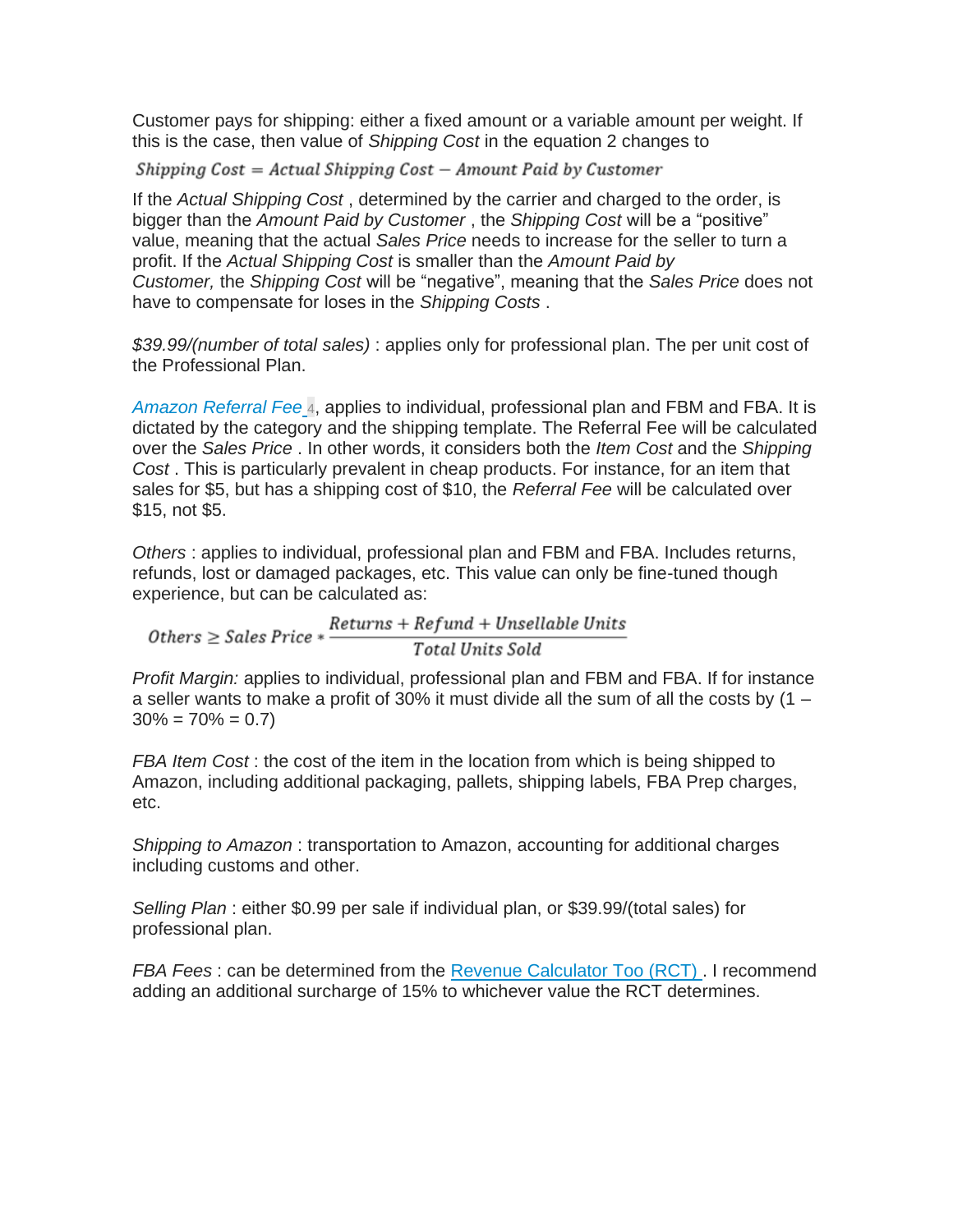*Advertisement:* applies only to professional plan. The per-unit cost of advertisement is calculated as:

total Advertisement invested per ASIN Cost of Advertisement per unit  $=$ Number of sales of the ASIN

# **b) Reports Payments**

The graph from Amazon can look something like this:



Amazon does a good work explaining what everything is [here](https://sellercentral.amazon.com/gp/help/help-popup.html?itemID=200913190) [13](https://sellercentral.amazon.com/gp/help/help-popup.html?itemID=200913190), if there are "other" charges in the expenses, they can also refer to shipping corrections if the shipping was bought through Amazon.

This is likely the simplest of all the inequations, but it helps determine the overall profitability of the operation. In short, the expected result must be Blue>Red, though it's a bit more complicated than that.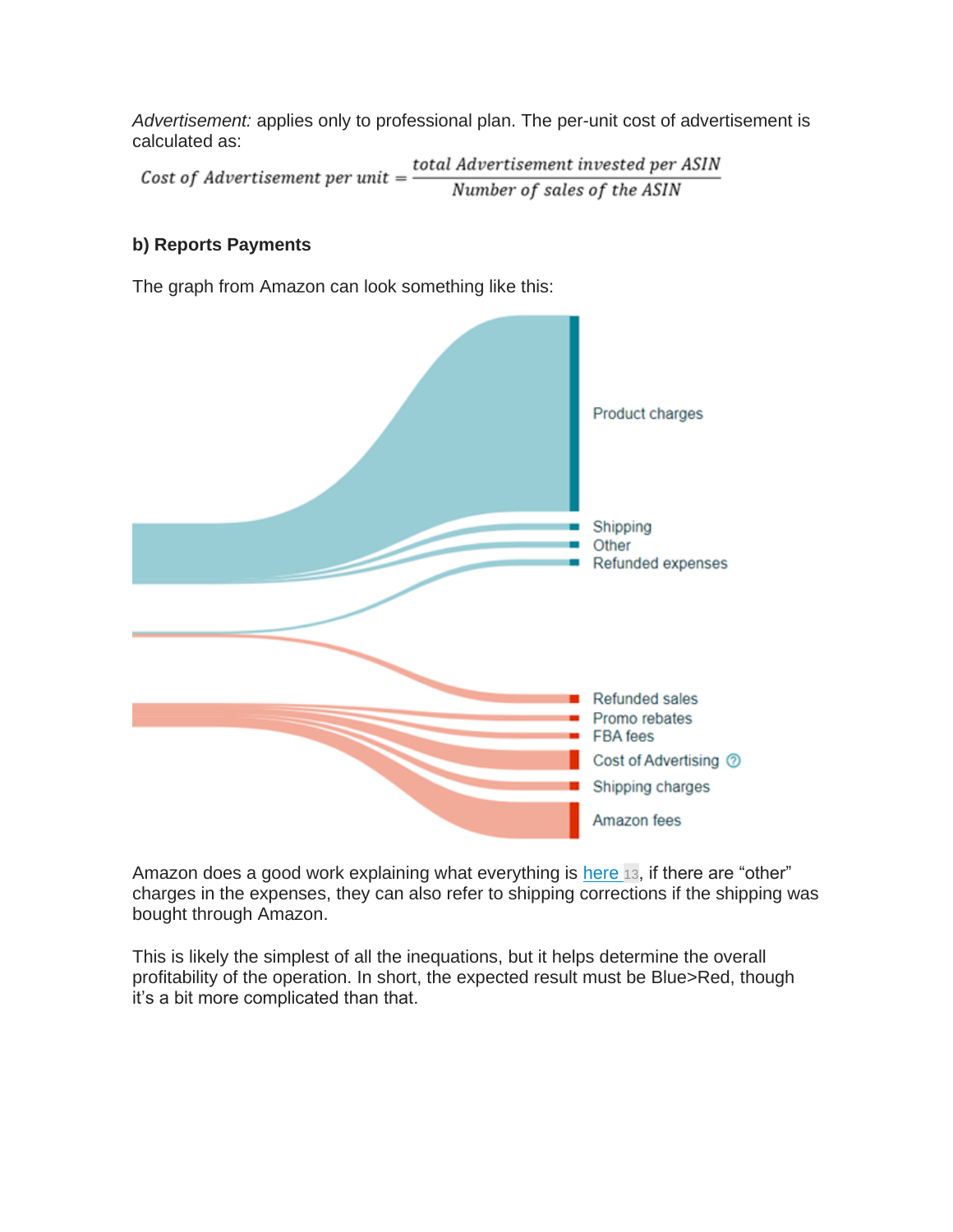**Equation 4** . <u>[Report Payments](https://sellercentral.amazon.com/gp/help/help-popup.html?itemID=200913190)</u><br>*Product Charges + Shipping + Tax + Promo Rebates + Other + Refunded Expenses* >

 $Refuned Sales + Promo Rebates + Amazon Fees + FBA Fees + Cost of Advertising$ + Shipping Charges + Others

The only thing to remember when looking at this graph is that the profitability of the products is assumed. In other words, the chart may indicate Blue>Red and the seller may be losing money because the *Sale Price* of a product was calculated wrongly.

Please note that this report also includes the *Beginning Balance* and the *Account Level Reserve* . Those values however are not represented on the graph.

**c) [Account Health](https://sellercentral.amazon.com/gp/help/help.html?itemID=G200205250&language=en_US)** , all the inequations of this section are calculated over a rolling average of a given number of days. They are extremely simple and represent nothing more than the division of sums. However, as they work over a rolling average, a seller that suffers a "ding" to their Account Health needs to understand how future sells will affect the behavior of these inequations.

| <b>Equation 5. Pre-Fulfillment Cancellation Rate</b>                                                                         |
|------------------------------------------------------------------------------------------------------------------------------|
| Canceled orders during the last $7 \text{ days}$ * $100 < 2.5\%$                                                             |
| Total sales of last 7 Days                                                                                                   |
| <b>Equation 6. Late Shipment Rate</b>                                                                                        |
| Orders shipped after the scheduled date during the last 30 days $*100 < 4\%$<br>Total sales of last 30 Days                  |
| <b>Equation 7</b> Valid Tracking Rate (VTR)                                                                                  |
| Orders marked as shipped without a Valid Tracking Number during the last 30 days $*100 < 5\%$<br>Total sales of last 30 Days |
| <b>Equation 8. Order Defect Rate (ODR)</b>                                                                                   |
| Negative $feedback + AZ$ Claims + Chargeback Claims $* 100 < 1\%$                                                            |
| Total sales of last 60 Days                                                                                                  |
| <b>Equation 9</b> . Negative Customer Experience (NCX) rate, this one is an actual<br>equation.                              |
| Number of orders per ASIN where buyer reported issues during the last 30 days $= NCX$ Rate                                   |
| Total orders per ASIN of during the last 30 days                                                                             |
|                                                                                                                              |

As said before, because equations 5 through 9 are calculated over rolling averages, they change daily.

The best way to mitigate "dings" to Account Health is by selling more units. However, if there are fewer sales after the "ding" than during the previous period, all the rates are going to increase. Fewer sales during a period adds to smaller denominators, which in turn cause higher rates.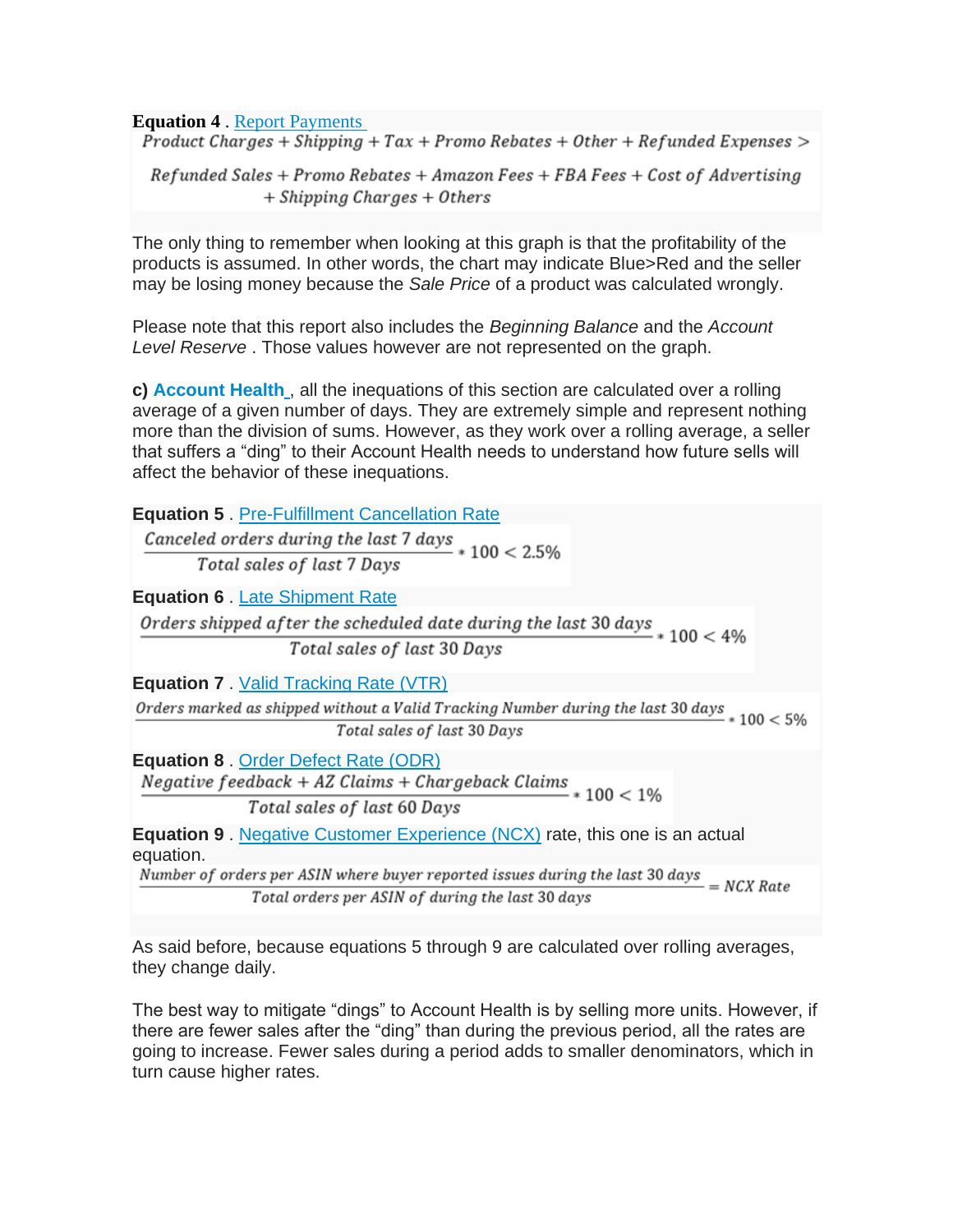For instance, if a seller sells 100 items from Monday to Sunday, and then cancels 1 item, the Pre-Fulfillment Cancelation rate will be of 1% as 1/100=0.01. If during the next 7 days the seller only sells 50 items but doesn't cancel any orders, by the end of the week the Pre-Fulfillment Cancelation rate will have increased to 2% as 1/50=0.02. By the following Monday (8th day after the cancellation) the Pre-Fulfillment Cancelation rate will be of 0% as 0/50=0.

This example applies to equations 5-9, adapting the timeframe and the motive for each case.

There are additional equations that relate to the Account's Health, but IMO these 5 are the most important.

**d) Inventory Performance Index [\(IPI\)](https://sellercentral.amazon.com/gp/help/202174810)** : the formula for the IPI is not public, and just like the formula of the Buy Box, sellers don't have access to the algorithm that determines it. All that is (empirically) suspected is that the Sell Through Rate plays a very important part determining the IPI.

## **Equation 10** . Sell Through Rate

Total FBA units sold during the last 90days Sell Through Rate  $=\frac{Total\ FBA\ units\ sold\ during\ the\ last\ 90\ days}{Average\ number\ of\ FBA\ units\ in\ stock\ during\ the\ last\ 90\ days}$ 

This seemingly simple equation can get complicated depending on how many different ASINs a seller has in stock. This equation can become difficult to calculate, as sales are expected to be dynamic. Strictly speaking, the equation should read as follows:

$$
Sell Through Rate = \frac{\sum_{1}^{n} (\sum_{-89}^{0} (Daily sales of ASIN (n) for day (i)))}{\frac{\sum_{1}^{n} (\sum_{-89}^{0} (Daily Inventory of ASIN (n) for day (i)))}{90 days}}
$$

Where 1-n counts the number of different ASINs stored across Amazon Fulfillment Centers, and " *i"* is any given day over the last 90 days. Again, there's little point in trying to manually calculate this equation. It's more important to understand it than to solve it.

The result will always be any positive number starting at 0 (if sales during the period are 0). This rating is measured from 0-1 as " *poor"* , 1-2 as " *fair"* , 2-7 as " *good* ", and +7 as " *excellent* ".

*Sell Through Rate* measures how effectively inventory is rotating, accounting for all the different ASINs sold through FBA and stored in Amazon Fulfillment Centers.

For instance, let's assume an item that sells 1 unit daily. Said item will sell a total of 90 units during a 90-day span. During the 90 days, 3 different shipments, each of 30 units are sent at a monthly basis. Given the linearity of the example, the *Average Daily Inventory* can be calculated as: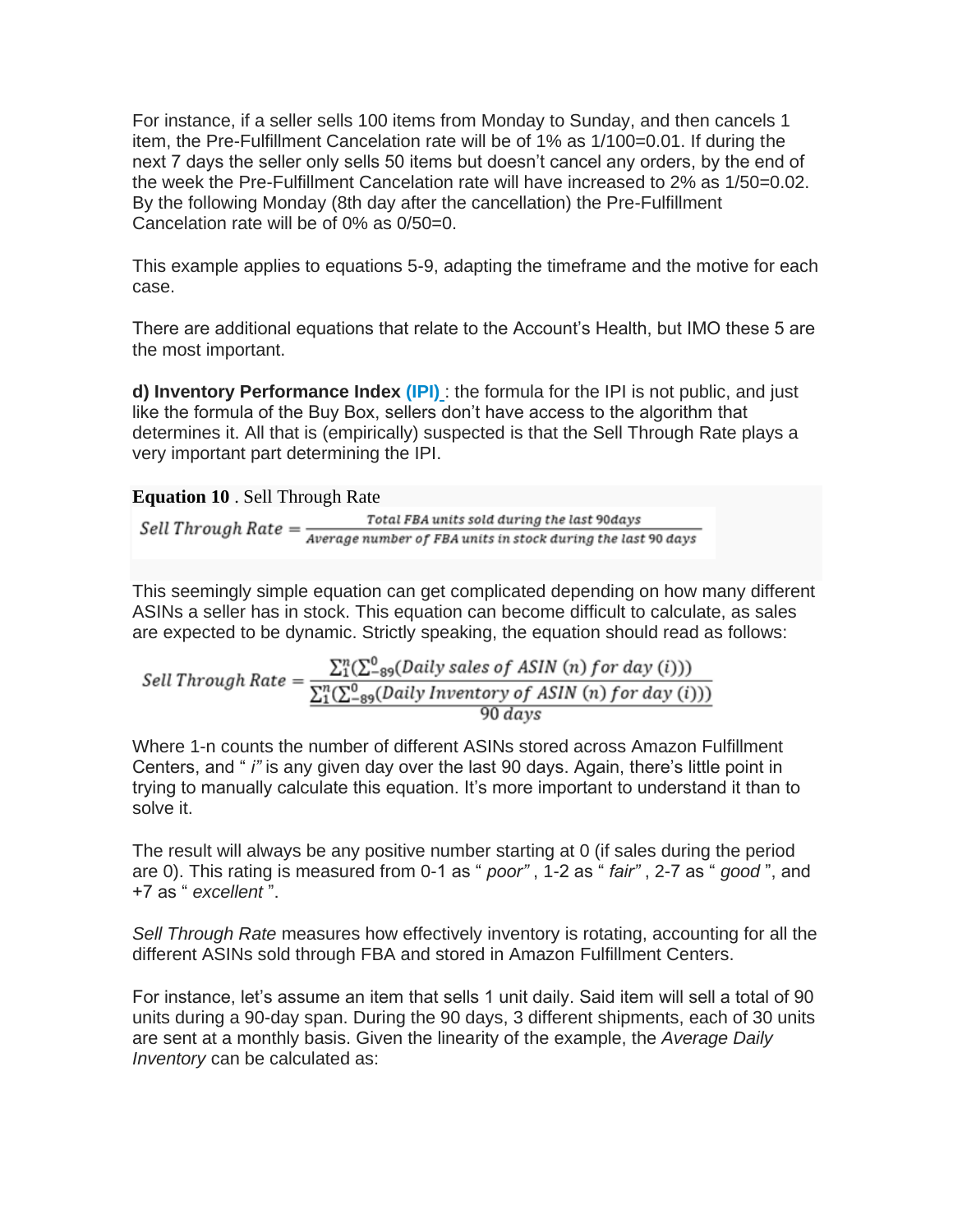$$
Average Daily Inventory = \frac{Initial\; Inventory - Final\; Inventory}{2} = \frac{30 - 1}{2} = 14.5 units
$$

If we wanted to calculate the *Average Daily Inventory* using the formula indicated previously, it would look something like:

$$
Average Daily Inventory = \frac{\sum_{1}^{30} 30 - i \ (units * day)}{30 \ days} = \frac{\sum 29 + 28 + \dots + 2 + 1 (units * day)}{30 \ days} =
$$
\n
$$
Average Daily Inventory = \frac{435 \ (units * day)}{30 \ days} = 14.5 units
$$

The *Sell Through Rate* will be:

 $\textit{Self Through Rate} = \frac{1 \frac{unit}{day} * 90 \; days}{Average \; Daily \; Inventory} = \frac{1 \frac{unit}{day} * 90 \; days}{14.5 \; unit} = \frac{90 \; units}{14.5 \; unit} = 6.2$ 

One of the most interesting aspects of the *Sell Through Rate* is that it is not affected by an inventory of 0 units. This can be seen through the same example: an item that sells 1 unit daily, but only 2 shipments of 30 units are received by Amazon. One for the first month, and one for the second month. The third shipment is delayed on the receiving dock, and it's not processed for 30 days. In this case, the daily average of each month would be: 14.5 units for the first month, 14.5 units for the second month, and 0 units for the third month:

$$
Average Daily Inventory = \frac{14.5 \text{ units 1st month} + 14.5 \text{ units 2nd month}}{3}
$$

$$
= \frac{29 \text{ units per month}}{3} = 9.66 \text{ units}
$$

The *Sell Through Rate* would be the total sales of the 90 days divided by the *Daily Average Inventory* . As the last 30 units did not arrive, the total sales are of just 60 units:

$$
Self Through Rate = \frac{Total Sales}{Average Daily Inventory} = \frac{60 \text{ units}}{9.66 \text{ units}} = 6.2
$$

If a seller wanted to prevent a listing from being Out of Stock, and did something radical, like increasing the price of the last unit of available inventory, the *Sale Through Rate* would decrease. In this scenario the seller would sell 30 units during the first 30 days, 29 units during the second 30 days, and 0 units during the final 30 days, for total sales of 59 units. The *Daily Average Inventory* for each month would be 14.5 for the 1st 30 days, 14.5 for the 2nd 30 days, and 1 for the last 30 days. In other words: